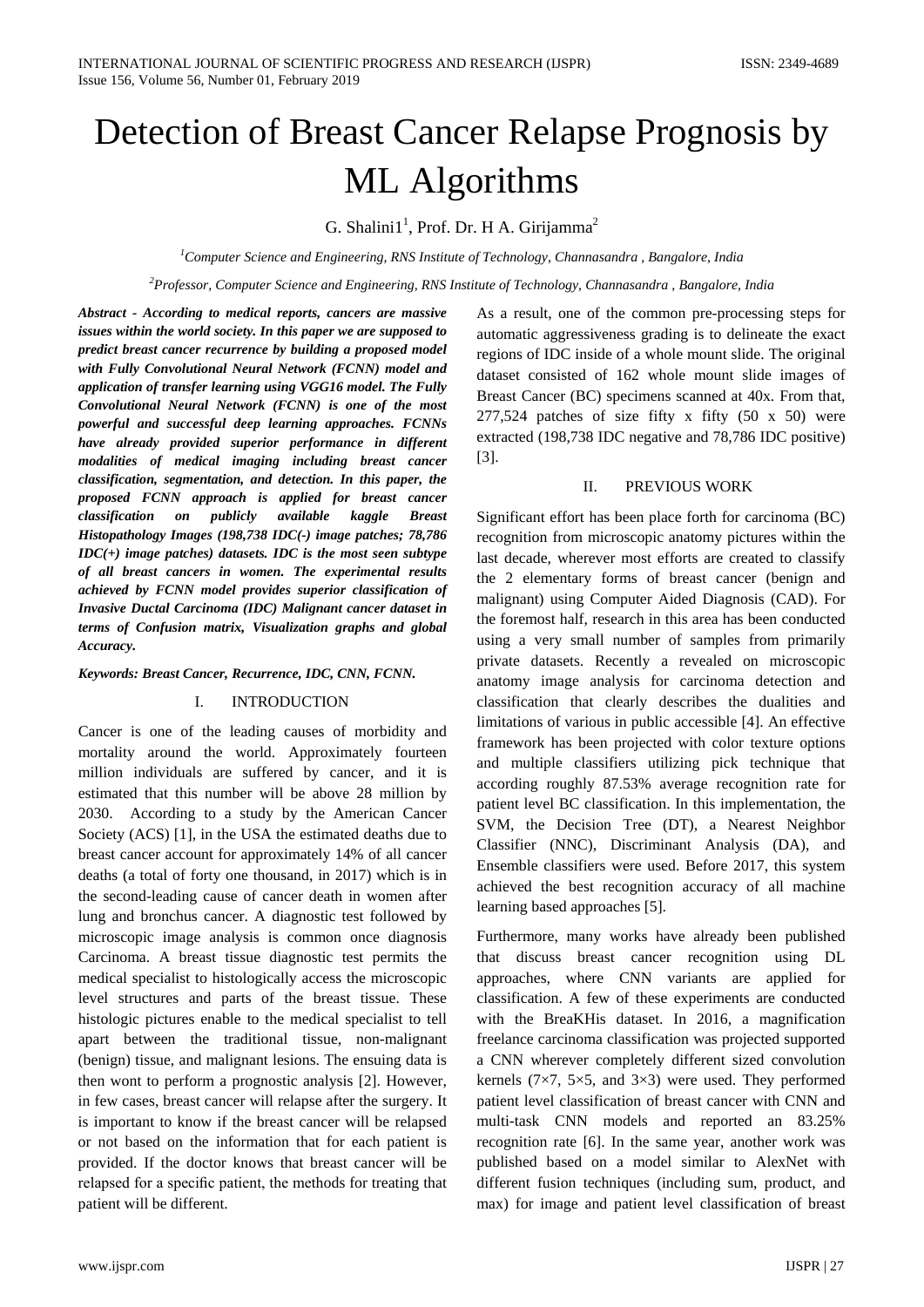cancer. This paper reports 90% and 85.6% average recognition accuracy with the max fusion method for images and patient level classification respectively [7]. Another deep learning-based method was published in 2017. In this work, a pre-trained CNN was used to extract the feature vectors, and eventually the feature vectors were used because the input to a classifier. This method was called DeCAF and achieved a recognition accuracy of 86.3% and 84.2% at the patient level and image level respectively [8].

The CNN model was used for the classification of H&E stained breast biopsy images from another challenging dataset in 2017 [9]. The images were classified consistent with four completely different classes: traditional tissue, benign lesion, in-situ carcinoma, and invasive carcinoma. Images were conjointly classified in terms of binary categories, carcinoma (which includes normal and benign tissue) and non-carcinoma (which includes the in-situ and invasive carcinoma classes) are considered. Work in [9] provides results for both image-based and patch-based evaluation. The CNN based mostly approach achieved roughly 77.8% recognition accuracy when performing the four-class experiment, and 83.3% recognition accuracy for the binary class experiment when tested with the BC Classification Challenge 2015 dataset. Recently, multiclassification of carcinoma from histopathological pictures was given employing a structured deep learning model referred to as CSDCNN.

The CNN is trained over a large amount of image patches (tissue regions) from WSI to learn a hierarchical partbased representation. The method was evaluated over a WSI dataset from 162 patients diagnosed with IDC [10]. 113 slides were selected for training and 49 slides were held out for independent testing. Ground truth for quantitative evaluation was provided via expert delineation of the region of cancer by an expert pathologist on the digitized slides. The experimental evaluation was designed to measure classifier accuracy in detecting IDC tissue regions in WSI. Our method yielded the best quantitative results for automatic detection of IDC regions in WSI in terms of F-measure and balanced accuracy (71.80%, 84.23%), in comparison with an approach using handcrafted image features (color, texture and edges, nuclear textural and architecture), and a machine learning classifier for invasive Carcinoma classification using a Random Forest (RF). The best performing handcrafted features were fuzzy color histogram (67.53%, 78.74%) and RGB histogram (66.64%, 77.24%). Our results also suggest that at least some of the tissue classification mistakes (false positives and false negatives) were less due to any fundamental problems associated with the approach, than the inherent limitations in obtaining a very highly

granular annotation of the diseased area of interest by an expert pathologist.

# III. PROPOSED METHODOLOGY

# *A. Machine Intelligence Libraries*

Google TensorFlow [11] was used to implement the machine learning algorithms in this study, with the aid of other scientific computing libraries: matplotlib[12], numpy[13], and scikit-learn[14]. Keras [15] Applications are deep learning models that are made available alongside pre-trained weights. These models is used for prediction, feature extraction, and fine-tuning.

### *B. Convolutional Neural Network*

A FCNN [16] model is an advanced engineering version of a conventional neural network where the convolution operation is been introduced, which allows the network to extract local features as well as global features from the information, enhancing the decision-making procedure of the network. To absolutely control the workflow of a CNN network, along with a convolutional layer, a few intermediate layers have been introduced. VGG convolutional neural network model for image recognition proposed by the Visual Geometry Group in the University of Oxford, where VGG16 refers to a VGG model with 16 weight layers, and VGG19 refers to a VGG model with 19 weight layers. ResNet [17] architecture is extremely deep networks can be trained using standard SGD (and a reasonable initialization function) through the use of residual modules.

# *C. Existing CNN Model*

In this method, the input image is convolved by first 2 layers are Conv2D layers. These are convolution layers that will deal with our input images, which are seen as 2 dimensional matrices. 64 in the first layer and 32 in the second layer are the number of nodes in each layer. This number can be adjusted to be higher or lower, depending on the size of the dataset. In our case, 64 and 32 work well, Kernel size is the size of the filter matrix for our convolution. So a kernel size of 3 means we will have a 3x3 filter matrix. Refer back to the introduction and the first image for a refresher on this. Activation is the activation function for the layer. The activation function we will be using for our first 2 layers is the ReLU, or Rectified Linear Activation. This activation perform has been verified to figure well in neural networks. In between the Conv2D layers and therefore the dense layer, there is a 'Flatten' layer. Dense could be a commonplace layer kind that's utilized in several cases for neural networks. After Max Pooling layer with 64 layers with an ReLU rectifier. 0.25 of the information has been dropped out in the dropout layer before sending them through the decision layer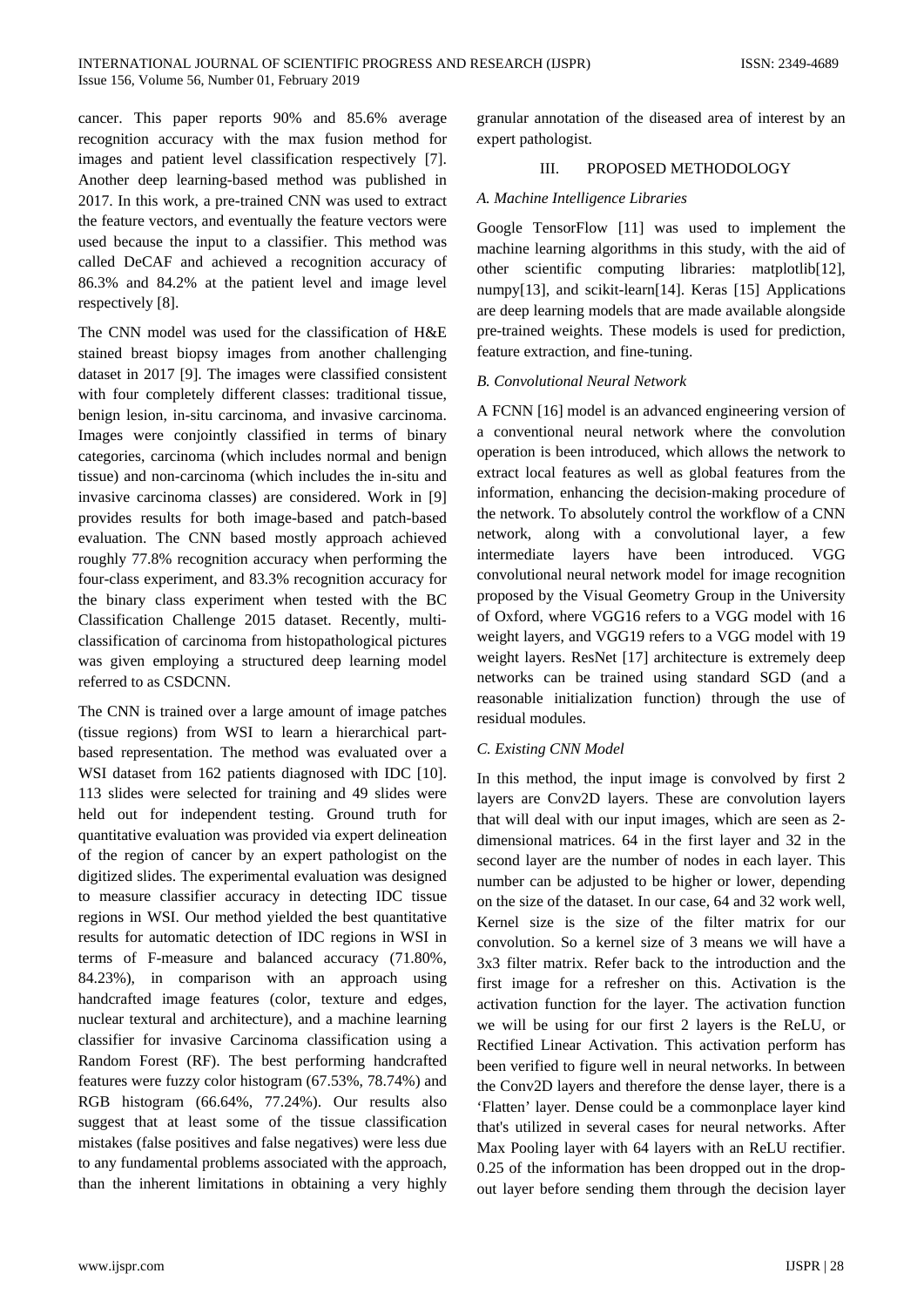(SVM/Sigmoid) distinguishes the IDC (+) and IDC (-) data.

| Model: | "sequential 1" |  |
|--------|----------------|--|
|        |                |  |

| Layer (type)                                    | Output Shape |                    | Param# |
|-------------------------------------------------|--------------|--------------------|--------|
| conv2d 1 (Conv2D)                               |              | (None, 24, 24, 32) | 896    |
| conv2d 2 (Conv2D)                               |              | (None, 22, 22, 64) | 18496  |
| max_pooling2d_1 (MaxPooling2 (None, 11, 11, 64) |              |                    | 0      |
| dropout 1 (Dropout)                             |              | (None, 11, 11, 64) | 0      |
| flatten 1 (Flatten)                             | (None, 7744) |                    | Ø      |
| dense_1 (Dense)                                 | (None, 128)  |                    | 991360 |
| dropout_2 (Dropout)                             | (None, 128)  |                    | 0      |
| dense 2 (Dense)                                 | (None, 1)    |                    | 129    |
| Total params: 1,010,881<br>T. 4 A4A AA4         |              |                    |        |

Trainable params: 1,010,881

Non-trainable params: 0

Figure 1. Existing CNN Model

# *D. Proposed FCNN Model*

In this model we have utilized both the FCNN model and Transfer Learning concept together. At first the input image is convolved by the convolutional layer C-1 with a 3×3 kernel along with a ReLU rectifier. This layer produces feature vectors and the size of each feature vectors is  $32 \times 32$ . Consecutively there are another two layers, C-2 and C3, placed one after another. After the layer C-3 one pooling layer named P-1 has been introduced with the kernel size  $2 \times 2$ . As the pooling layer uses a  $64 \times 64$  kernel, the output of P-1 produces a  $256 \times 256$  kernel. After the P-1 layer a flat layer has been introduced, followed by a dense layer which produces 512 neurons. After the layer C-4 and C-5 one pooling layer named P-1 has been introduced with the kernel size  $512 \times$ 512. The output of this layer has been used as the input layer for the VGG16 model. As this layer contains a one dimensional vector. After the VGG16 layer one flatten d layer of 512 neurons has been placed followed by a dropout of 0.25 of the data. . After the drop-out layer a dense layer has been introduced, followed by 128 neurons. After that a decision layer has been placed which distinguishes the IDC  $(+)$  and IDC  $(-)$  data.

Model: "vgg16"

| Layer (type)                                                                        | Output Shape            | ----- | Param #<br>--------- |
|-------------------------------------------------------------------------------------|-------------------------|-------|----------------------|
| input 1 (InputLayer)                                                                | (None, None, None, 3)   |       | ø                    |
| block1 conv1 (Conv2D)                                                               | (None, None, None, 64)  |       | 1792                 |
| block1 conv2 (Conv2D)                                                               | (None, None, None, 64)  |       | 36928                |
| block1 pool (MaxPooling2D)                                                          | (None, None, None, 64)  |       | ø                    |
| block2 conv1 (Conv2D)                                                               | (None, None, None, 128) |       | 73856                |
| block2 conv2 (Conv2D)                                                               | (None, None, None, 128) |       | 147584               |
| block2 pool (MaxPooling2D)                                                          | (None, None, None, 128) |       | ø                    |
| block3 conv1 (Conv2D)                                                               | (None, None, None, 256) |       | 295168               |
| block3_conv2 (Conv2D)                                                               | (None, None, None, 256) |       | 590080               |
| block3 conv3 (Conv2D)                                                               | (None, None, None, 256) |       | 590080               |
| block3 pool (MaxPooling2D)                                                          | (None, None, None, 256) |       | ø                    |
| block4 conv1 (Conv2D)                                                               | (None, None, None, 512) |       | 1180160              |
| block4 conv2 (Conv2D)                                                               | (None, None, None, 512) |       | 2359808              |
| block4 conv3 (Conv2D)                                                               | (None, None, None, 512) |       | 2359808              |
| block4_pool (MaxPooling2D)                                                          | (None, None, None, 512) |       | ø                    |
| block5 conv1 (Conv2D)                                                               | (None, None, None, 512) |       | 2359808              |
| block5 conv2 (Conv2D)                                                               | (None, None, None, 512) |       | 2359808              |
| block5 conv3 (Conv2D)                                                               | (None, None, None, 512) |       | 2359808              |
| block5_pool (MaxPooling2D)                                                          | (None, None, None, 512) |       | 0                    |
| Total params: 14,714,688<br>Trainable params: 14,714,688<br>Non-trainable params: 0 |                         |       |                      |

#### Model: "model 1"

| Layer (type)             | Output Shape      | Param #  |
|--------------------------|-------------------|----------|
| image input (InputLayer) | (None, 50, 50, 3) | ø        |
| vgg16 (Model)            | multiple          | 14714688 |
| flatten (Flatten)        | (None, 512)       | ø        |
| dropout 3 (Dropout)      | (None, 512)       | 0        |
| fc1 (Dense)              | (None, 128)       | 65664    |
| dropout 4 (Dropout)      | (None, 128)       | 0        |
| predictions (Dense)      | (None, 1)         | 129      |

Total params: 14,780,481

Trainable params: 65,793

Non-trainable params: 14,714,688

#### Figure 2. Proposed FCNN Model

#### IV. EXPERIMENTAL RESULTS

To demonstrate the performance of the FCNN models, we have tested them on BC datasets: kaggle Breast Histopathology Images, classification of IDC tumors. For this implementation, the Keras, and Tensor Flow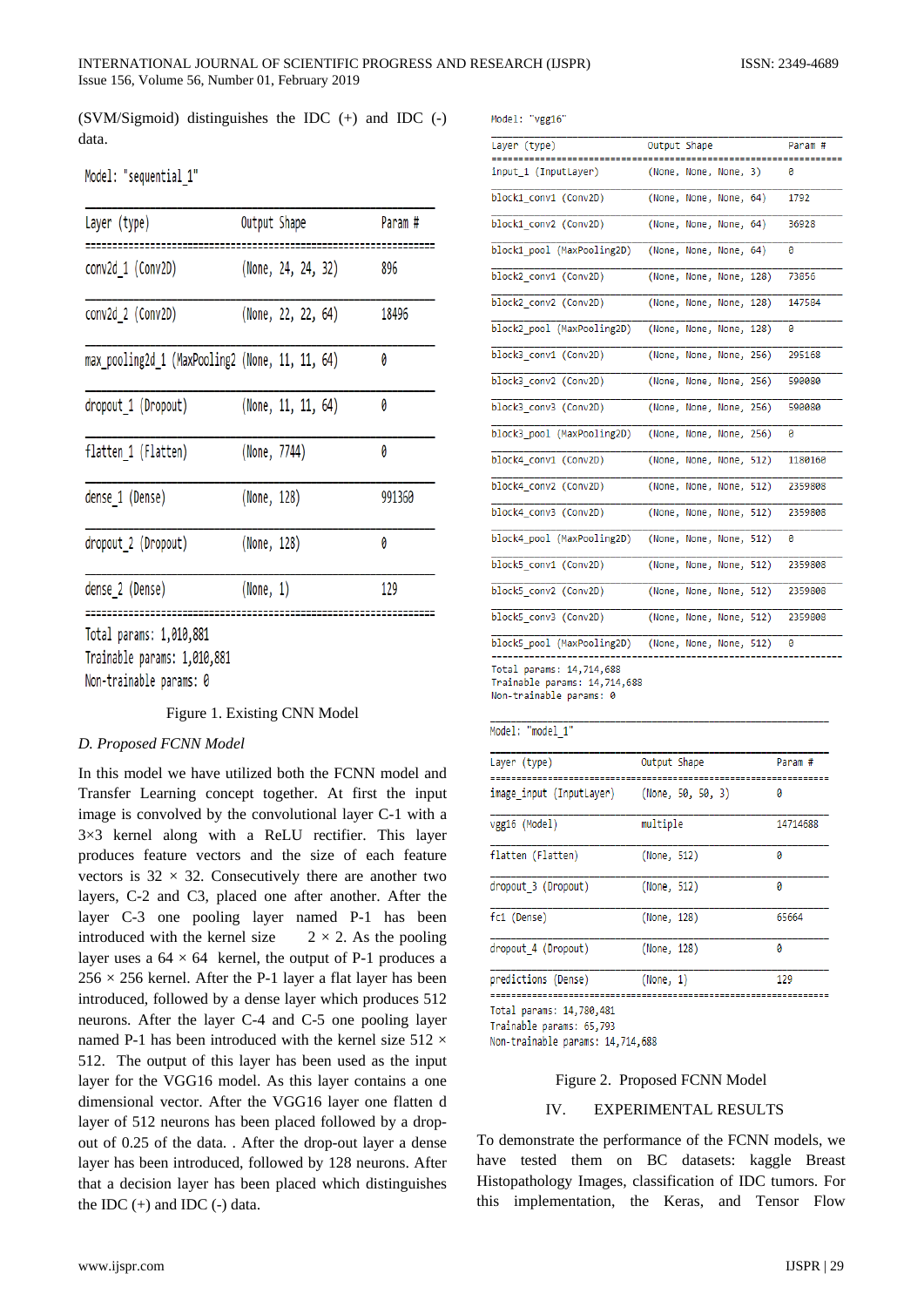frameworks were used on a single Digital Ocean Droplet (cloud instances) CPU machine with 16G of RAM and 50GB Memory. We considered different criterion for histopathology image analysis in this implementation. In most cases, the dimensions of the Whole Slide Images (WSI) are larger than typical digital images. In addition, the pathological images are acquired with different magnification factors. However, in this case the images are typically fed to the model as several patches.

The Experiment carried out with three stages of refinement, to obtain efficient accuracy as below:

#### *A. Data Augmentation*

In every dataset, we tend to applied totally different information augmentation techniques including: consecutive rotation by forty (40) degrees, dimension shift with issue of 0.2, height shift with issue of 0.2, shear with a factor of 0.2, zooming with a range 0.2, horizontal flipping, and vertical flipping. Examples of images along with different augmented samples for the four different data classes.



Figure 3. Data Augmentation

#### *B. Transfer Learning*

Transfer Learning (TL) by the VGG16 model. By adding FCNN model at the top of the proposed model. Important aspect is to set convolutional layers to not train models. To improve the performance and accuracy of the model.

#### *C. Performance Analysis*

A confusion matrix is used as summary of predicting recurrence of IDC(+) and IDC(-) from kaggle dataset. The number of correct and incorrect predictions are summarized with count values and lessened by every category. The confusion matrix results are given in Figure 4 with 2 – dimension representation.



Figure 4. Confusion Matrix

From the Table 1 and Table 2, which compares the accuracy of Proposed FCNN model and CNN model. By considering the parameters of accuracy with compared features like data augmentation and transfer learning.

# TABLE 1. RESULTS GAINED BY EXISTING (CNN) MODEL

|          | Epoc | <b>Transfer</b> | Data Augmentation |          |  |
|----------|------|-----------------|-------------------|----------|--|
| Accuracy |      | Learnin         | Shift             | Rotation |  |
|          |      |                 | Factor            | (degree) |  |
| 50.62    | 100  | <b>CNN</b>      | 0.2               | 40       |  |
|          |      | Model           |                   |          |  |

# TABLE 2. RESULTS GAINED BY PROPOSED (FCNN) **MODEL**

| Accuracy | Epoc | <b>Transfer</b> | Data Augmentation |          |  |
|----------|------|-----------------|-------------------|----------|--|
|          |      | Learnin         | Shift             | Rotation |  |
|          |      |                 | Factor            | (degree) |  |
| 88.12    | 100  | <b>CNN</b>      | 0.2               | 40       |  |
|          |      | Model           |                   |          |  |

#### V. CONCLUSION

The main conclusions of the study are provided in a short Conclusion Section. This paper considered to classify the clinical samples that all had the Breast Cancer (BC) based on the fact that whether their cancer will be relapsed or not. To do this, proposed FCCN Model is trained with IDC kaggle dataset. The results expressed proposed neural network with outputs in the hidden layer led to the 88.12% of highest accuracy. Also, generally, FCNN resulted in the 50.62% of lowest accuracy without transfer learning. Application of data augmentation for better visualization.